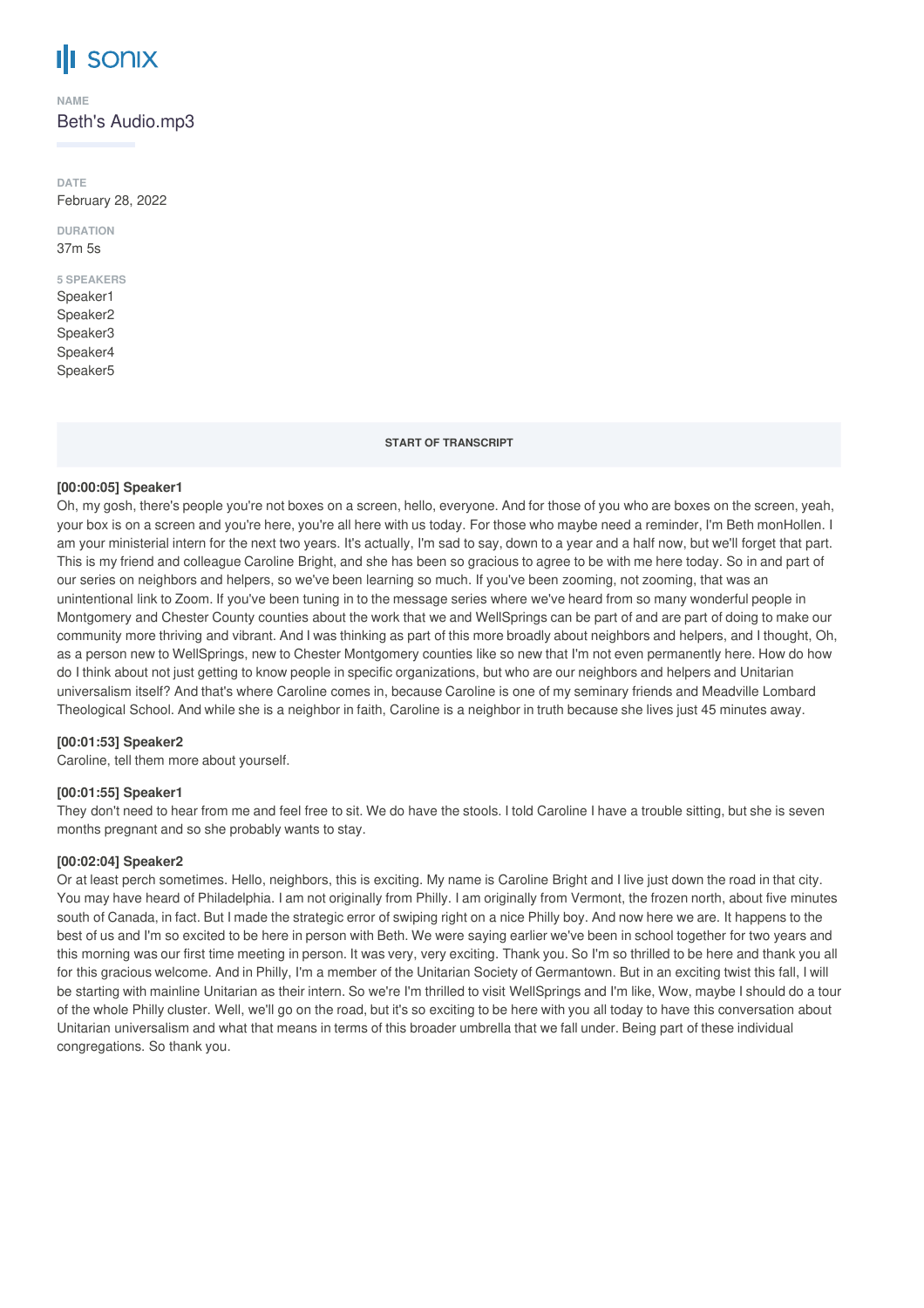#### **[00:03:21] Speaker1**

In addition to Caroline, I actually invited quite a few of my other seminary friends to also be part of this conversation, and I imagined it and I the invitation I sent out was, Hey everybody, I want your dreams about the future of our faith. What are the aspirations of who we as a people, no matter where we might be and no matter what congregations we might or might not belong to? Do you dream about and a number of people answered that call, and what emerged from those conversations was actually three different strands. And so that's where we're going to shape today's conversation. The first theme was about how we found our way to Unitarian Universalism, so finding Unitarian universalism. Also, some of what I call a Unitarian Universalist leader, Paula Jones has a brilliant sermon and and phrase that she uses of community of communities. How even within Unitarian universalism do you find your people within that and and then wrapping it up with actually, what are our dreams? What are the aspirations of who we as a people of faith and then we as WellSprings want to be? And so I want to first and I know that the screen might, might not work for us, but I want to I want you to hear introductions from the other folks who are virtually part of this conversation. So we'll play that intro video.

# **[00:04:47] Speaker3**

No, here they are. I am Anthony Jackson. My pronouns are she and hers. I am physically situated in Kingston, Jamaica, and I am doing my internship at Neighborhood Unitarian Universalist Church in Pasadena, California. I am in my second year at Meadville Lombard Theological School, where I'm studying for my master. Of Divinity, Master of Divinity. I can't. Would you like me to invite somebody or do you want to invite Ronnie?

#### **[00:05:27] Speaker4**

Hey, my name is Ronnie Boyd, and I use she her pronouns. I am situated in Oakland, California, on a lonely island. I am a first year student at Daqing School for the ministry. I'm fairly active in Drum. I used to be on the drum steering committee and I have been E.E.U.U since I was 19. I am now thirty three, so it's a little over a decade. And my hope is to do spiritual direction, work with young, young adults of color because I think that demographic of people. If you don't have college going on and you don't have a community support, young folks can get caught up in the ills of society and into capitalism where money becomes their religion. Apart from the divine and having a divine calling. So I want to help young folks find their calling and to live out their lives with that, with that purpose. It's great. I'll pass it to Sarah.

#### **[00:06:58] Speaker5**

Thank you. So my name is Sarah Burrell, Harrop. I use she or they pronounce interchangeably. I am living on stolen Catalan's, which is known as Dallas, Texas, and I am a second year student at Meadville Lombard Theological School, working on a call to community ministry, specifically chaplaincy. And possibly organizing along with that.

#### **[00:07:42] Speaker1**

To dream and to and to a plan to share with you. Sarah is what I call a magical unicorn because she is a lifelong you.You. She was raised your use, she stayed. You, you. She is super active in her home congregation in organizing and with the UUA, the rest of us found our way to Unitarian universalism in various ways. Ronnie and Angelyne both found their way into Unitarian universalism, and Angelina will share a little of this. But through organizing and I found my way to Unitarian universalism through a little bit through activism as well. Twenty five, yup, I had to do the math. Twenty five years ago, I volunteered in Milwaukee with a local organization to be an escort for patients who were going into reproductive health clinics for services and to be a human barrier between them and protesters. And I had been raised. Some of you know this. If you've heard any of my sermons, I have been raised in Pentecostal churches and had left that when I started college and was unchurched and I had no concept of progressive or liberal. I didn't know you existed. And as I showed up every Saturday morning and donned a volunteer vest with other volunteers, I began to hear their stories and who they were and how they got involved. And because it was Milwaukee in the cold, snowy days of winter. We were invited in pairs and in shifts as volunteers to walk down the block, literally a block and a half away to go into a church and get some coffee and warm up. And I thought and I remember asking, Does that church know what we're doing right? And they were like, Oh yeah, it's a Unitarian Universalist church, and the minister of it actually founded this organization.

#### **[00:09:35] Speaker1**

And I said, what? I got to check this out. And so I actually started attending a few services there and was really like, I just did not know how to take it in. And I distinctly remember one of the services, the minister of that church, giving a sermon about Unitarian Universalist theology. And he said, Look. Unitarian Universalist, it's not that we can believe anything we want. We don't, we have things we believe, and it's not that we don't believe in God, it's that we don't have to believe in God. And I sat there like someone had knocked me over the head and thought this, this is my religious and spiritual home, and when I am ready to commit to church on a regular basis again, this is the place I'm coming back to. Well, it took another 15 years because I was in my 20s and 30s and doing all kinds of things that did not make time for Sunday service, but when I was starting to get thirsty, for a connection and for spiritual growth again, I immediately knew where to go and I looked up a service and I found out there were times and 10 years ago now I started going to my home congregation and immediately joined and knew this. This faith, this people, is where I belong. So mine was a stop and start kind of journey, but with a surety from the first message, I heard that it was for me. Caroline, tell us your story.

#### **[00:11:16] Speaker2**

Well, I joke that I grew up you.you without actually knowing that I grew up you, you. I come from a family where my mother's master's degree is in religious studies and her doctorate is in wait for it. Female Islamic leadership in Indonesia. So we we spent my entire childhood traveling all over the globe, and when we lived in England, we went to Anglican services. When we lived in Indonesia, we went to Baptist Evangelical Church Services in the basement of the local Radisson Hotel, where I watched a lot of VeggieTales and it was a good time.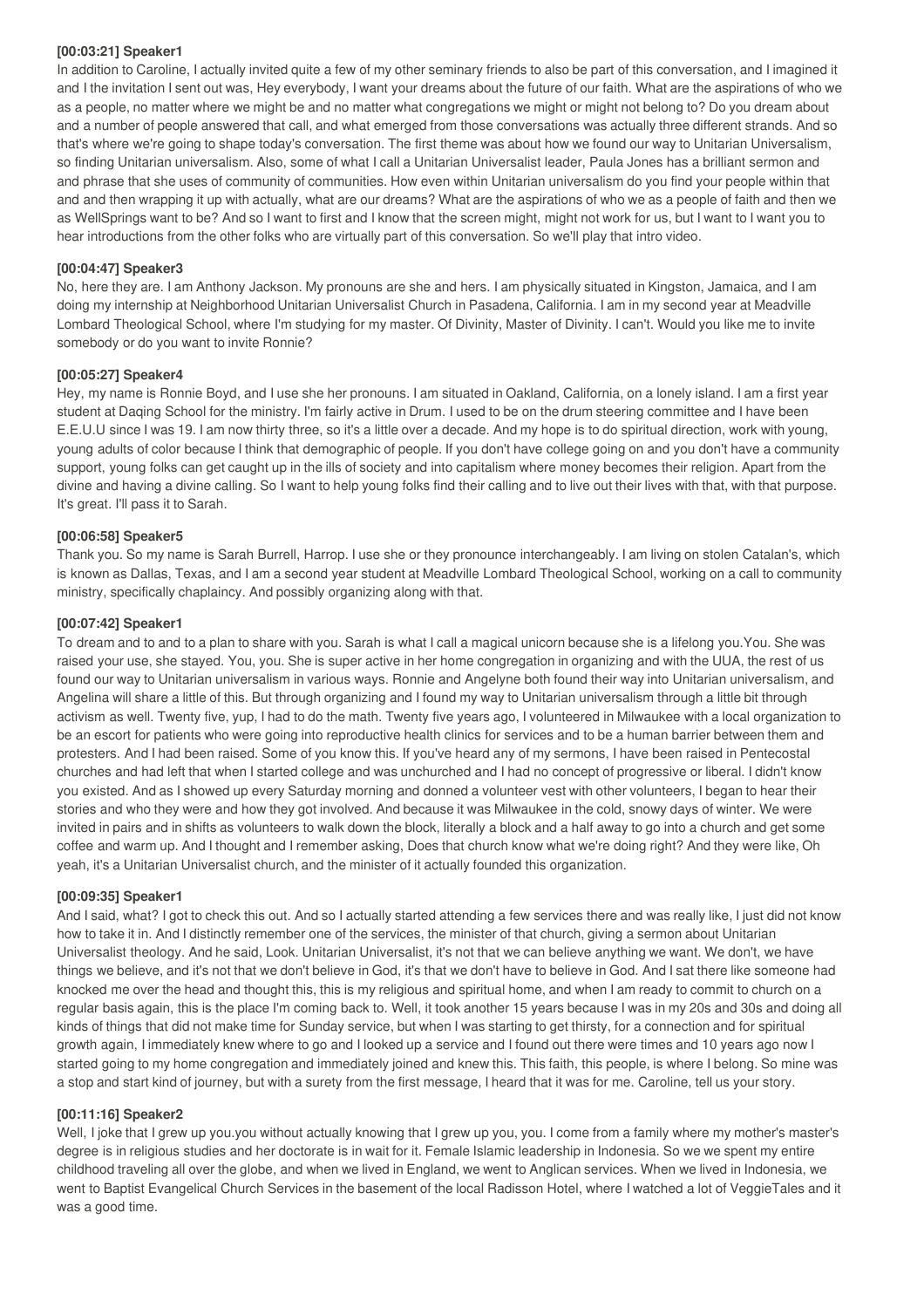# **[00:11:51] Speaker1**

And then when we were

#### **[00:11:52] Speaker2**

Home in Vermont, we were Episcopalian and sometimes congregational. Because it's New England, you can't be in New England without being at least a little bit congregational. So that really piqued my interest in how different people kind of do faith and how churches look. So as I got older, I kind of stumbled into a religious studies minor thinking, Oh, this is interesting because if you understand religion and people's spiritual beliefs, you can understand people better. And I found that really intriguing. So I just started attending random services while I was traveling as a flight attendant, which is what brought me to Philly in the first place. And I had a great time exploring different churches and different communities all over the country, all over the world. And then one day I was off and it was a Sunday, and I was like, Huh, that that First Unitarian church has a really deep historical meaning in Philadelphia. I should see what it's about. And I sat in that service, and it was the first time in my life that I hadn't had to edit the theology of a service in my head. I didn't have to think, Oh, OK, I'm not going to use that language. It everything made sense. And I thought to myself, what just happened? And I left. I walked out and I called my mom and I said, Mom, I'm pretty sure we're Unitarians.

#### **[00:13:06] Speaker2**

And she said, Yeah, that's not the first time I've heard that. And I was like, You knew people told people said this and you knew about it. So from there, I just kind of started exploring Unitarian universalism, learning all about it. And then I got hit over the head with a called a ministry, which I was like, Whoa, hold on. This is my career in politics, and I took a break to be a flight attendant. And now this like this is not where I thought we'd be going, which is how I know it's a true calling because it's to military chaplaincy of all things. And I hate running and I hate push ups and it's going to be an interesting adventure. But that's kind of how I found my way to Meadville Lombard because when I was like, Oh, shoot, what do I have to do to be a minister or a military chaplain? Like, what are the stuff now I have to go back to school. I was so excited to not do that and and I was looking into the different educational options, and I learned that there are only two Unitarian Universalist seminaries that are still in existence. I also learned that in fact, my undergraduate institution was founded as a universalist seminary, so I don't know how I missed that at St.

#### **[00:14:14] Speaker2**

Lawrence University in Canton, New York. But that's fine. It's fine. So I was like, OK, there are these two schools and there are other schools where you can go to get an emptive and still be you minister. Absolutely. But it was really important for me because I hadn't grown up within this denomination explicitly to have that denominational grounding when I was getting my emptive. So I found my way to Meadville, which has been a wild ride. For those of you who don't know, our unofficial mascot is the Honey Badger, so that tells you quite a bit that you need to know about our school. And so now, now here we are. You know, kind of I've gotten to really know Unitarian Universalism as a denomination through Meadville through visiting all these different congregations, and I continue to do that after I stumbled into that church while this one was in Sydney, Australia. And that's I'll tell you the story of coffee hour. But it got exciting and it ended with egg curry sandwiches. It was, yeah, it was an adventure, but that's kind of how I ended up here by accident, I guess, and then on purpose.

#### **[00:15:19] Speaker1**

I want to share with you, thank you, thank you. I forgot that our unofficial mascot is a honey badger. How can I forget that? I want to share with you. Also a short clip just about three minutes of our colleague Angelina Jackson, who is Jamaican and lives in Kingston, sharing how she, as a Jamaican, found her way to Unitarian universalism. So that's our next.

# **[00:15:45] Speaker3**

Coming out of the Brethren Church, I I wanted or is that 20, so 20, I was kind of in the space of rebellion. I don't want church, I want church, I'm gay, I don't want church, I'm gay, I can't have church. Just a lot of that that was going on. And I I ended up meeting a couple, an individual specifically and then a community of developing a community of friends that were more along the lines of agnostic atheist. And so that kind of caught my attention for for a little while and then moving from that into science of mind and the space of metaphysics and being interested in that and then moving out of that and finding myself in metropolitan community church spaces and feeling some of that space. But it was a little bit too Christianity to Jesus for me and wanting something that was a little bit broader in that way. Now, during that space, I was involved in LGBTQ activism, and I met Reverend Adam Darrow, who was doing his internship at our church in San Diego. And Adam and I got on like a house on fire, and we just kind of kept in touch since 2014, and we just were really.

#### **[00:17:10] Speaker3**

Every month we'd have a talk talk for about an hour or so and. I had met Unitarian Universalism, that's how I put it, I met you in 2012 when I was doing activism work, and I was housed by a lovely couple from the Arlington, Virginia, church. And that was kind of my exposure to you. You and I was thinking, Wow, this is amazing. Where can I find this? This doesn't exist in Jamaica. How do I connect? And it just kind of fizzled. And it stayed at that interest base 2012 to 2014, meeting Adam, getting back into the space and then fizzling again with Metropolitan Community Church. And, you know, if what it eventually ended up with was I started reading some more about Unitarian Universalism. I read it like whole. It was a I call it, a nice little ball that I can put all the pieces that make up my theological space, my identities, all the things that make me me can just fit into this you.you bowl. And I realized that this is what I really need. This is a community that that can make sense for me that I can make sense of. I'm not told how things are. I can, you know, I can work through my things, on my own and in community and.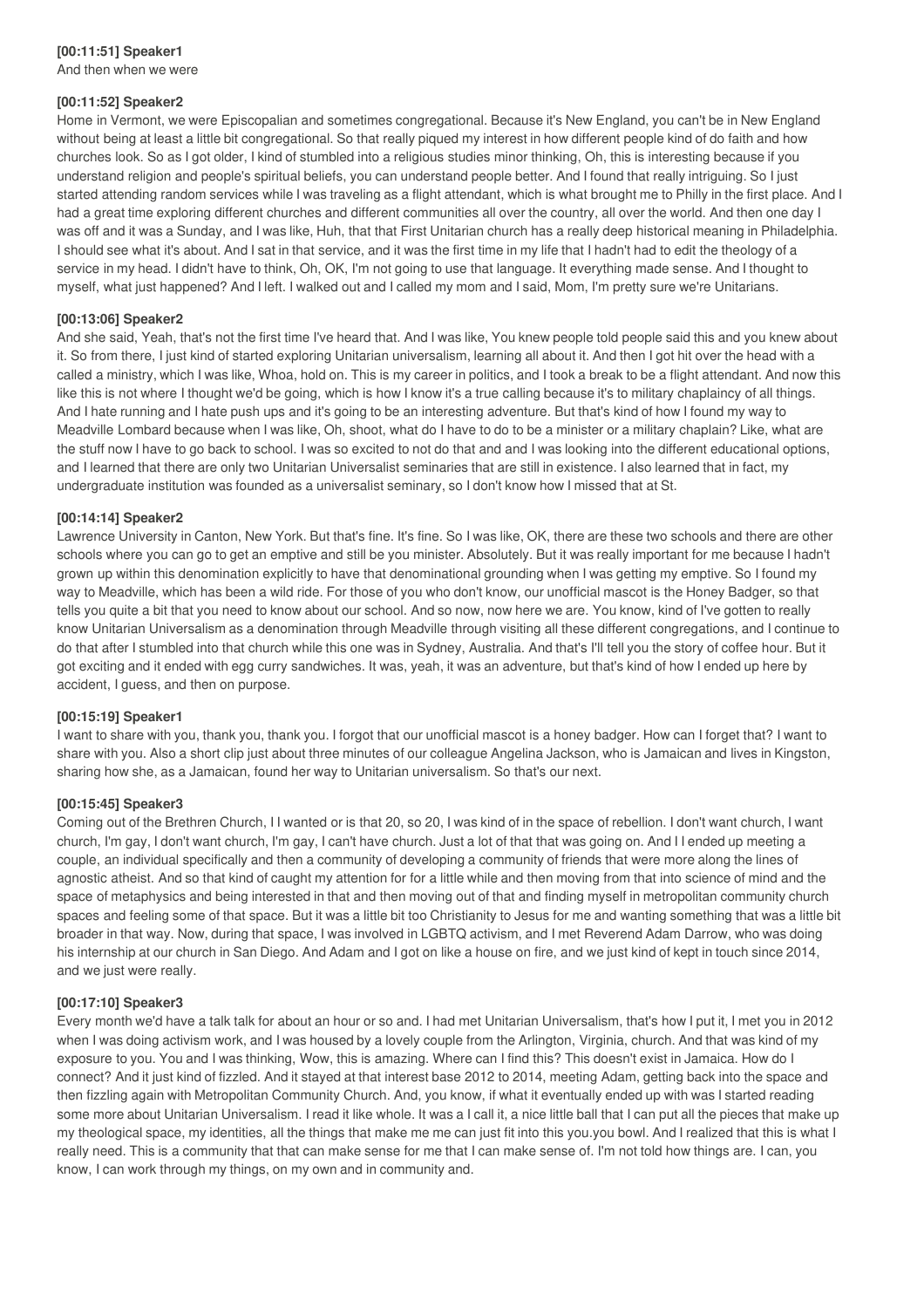#### **[00:18:35] Speaker3**

Adam then suggested he knew I had to call into ministry, wanted to be in the ministry and he knew I had applied to seminary, I hadn't continued forward. And so he asked me one day when he was at GE if I was still interested in seminary. And when I told him yes, he sent me information about Meadville, read about it, got really interested. And I said, This is this is what I've been looking for. And so from that space, you know, getting into seminary. But when I really knew that you was my place, I went to finding our way home in 2019. And that is it's finding our way home, which is a conference for religious professionals of color. And I went there and I found my people like you. It was was my space, but I went and found my BIPOC people and I said, This is it. This is really I feel at home here. I feel this love. I feel this community. And this is a space that I want to continue pursuing the spiritual discipline and development, but also the space of ministry.

# **[00:19:43] Speaker1**

Coming. Fell right, I. As soon as Angelina said that when we were having that conversation, I obviously was having the conversation in the context of wanting to bring something to you all. But I thought, Oh, that's actually what I've heard so many people at WellSprings say, because just as all of us up on the stage and on the screen have had different paths into this faith. I've heard that from all of you that some of you were lifelong. You use my magical unicorn people that I love. And some of you have been at many different you churches. Some of you have been at your churches, all over the area and all over the country. Some of you, this is your first year. You home because you like me for I hate using the word reject. I don't think of it that way, but left the religion of your childhood because you found it wasn't spacious enough for you. So we have all these different paths to get right here into this room, onto the screens wherever you are joining us from. And that's what I think is beautiful about where we are. But finding our community of communities, finding our people even within these spaces is a blessing, and it can also be a little bit of a challenge.

# **[00:20:56] Speaker1**

Just a little bit, because there are lots of ways that our identities in all of their various forms. Aren't welcomed in spaces we have experience all of us. I would dare say all of us have experienced that in some way. Some part of who we are isn't welcome in the space where we show up. And that hurts us, and so within our congregational spaces to actually be radically welcoming of everything somebody brings is an ongoing process and challenge. I want to play the next two little video clips, a short one from Ronnie, she mentioned in her intro that she used to be on the board of Drum and she'll explain what that means. And then a follow up video right after that from Sarah, who is serving on a UUA committee that is in partnership with Drum. So as a way of just sharing some of the community of communities within Unitarian Universalism. We'll hear from them. And then Caroline and I have a few things to share about that.

#### **[00:22:01] Speaker4**

So drum dance for diverse, revolutionary Unitarian Universalist multicultural ministries. And it's the BIPOC ministry. A group of U.S. And they are, I guess, led by a steering committee, and it's a membership based type of group, so people of color that want to be a part of drums like healing program, spiritual sustenance and any sort of like or or organizing work can become members to to get connected. And they've been around for over 20 years. Yeah. And I've kind of been like the pipe, the BIPOC voice of our faith movement. Yeah, there's an interesting history there because. Uh, there's a time when Drum was funded by the UUA, and it kind of set things back within the organization for some time and. It hasn't been until recently in the past couple of years, has John kind of made a comeback and been a community presence? But I think with the current. Socio political climate, there's been a greater demand for drum species, and we're also seeing the same thing with blue need for black spaces, which is yeah. So as an organizer like, I get excited when these groups are formed. But then it's also a little saddening that they're being formed because it's also a result of it's also a sign that needs aren't being met. Hmm.

# **[00:24:17] Speaker1**

And Urdu inaudible, it's not what it's called in football. So not a sports person. We're going to skip. I'm I'm conscious of our time and while I want to stay here with you all day, I'm just going to skip the next video. I'm looking at my tech career. If it's OK, we do that. Yeah, that'll do us a little time. Here's what I want to say. I love that Ronnie acknowledged how exciting it is to create community of communities, but particularly for people who have really visible and invisible marginalized identities. That idea of what needs aren't being met and how can we come together to meet them? The next video clip we would have played is Sarah talking about allies for Racial Equity, which is the the white caucus group within the UUA that really partners and supports the work of Drum. They are really active in saying, Does Trump have a fundraiser that's coming up and they do in May, then let's make sure that some of our resources as people in the center is going to pull that work further into the center. Ari is great and so is drum, and they both are serving needs that aren't being met elsewhere. But in addition to our racialized identities and I'm looking around this room and people visibly, I do not know your identities visibly, most folks in here look white. I'm not saying you all are because I do not know that. So that's a visible marker of identity that has meaning out in the world. Um, Angelina talked about being an LGBTQ activist and the movement to create welcoming congregations with specifically in response to the ways in which our LGBTQ family were excluded in religious spaces.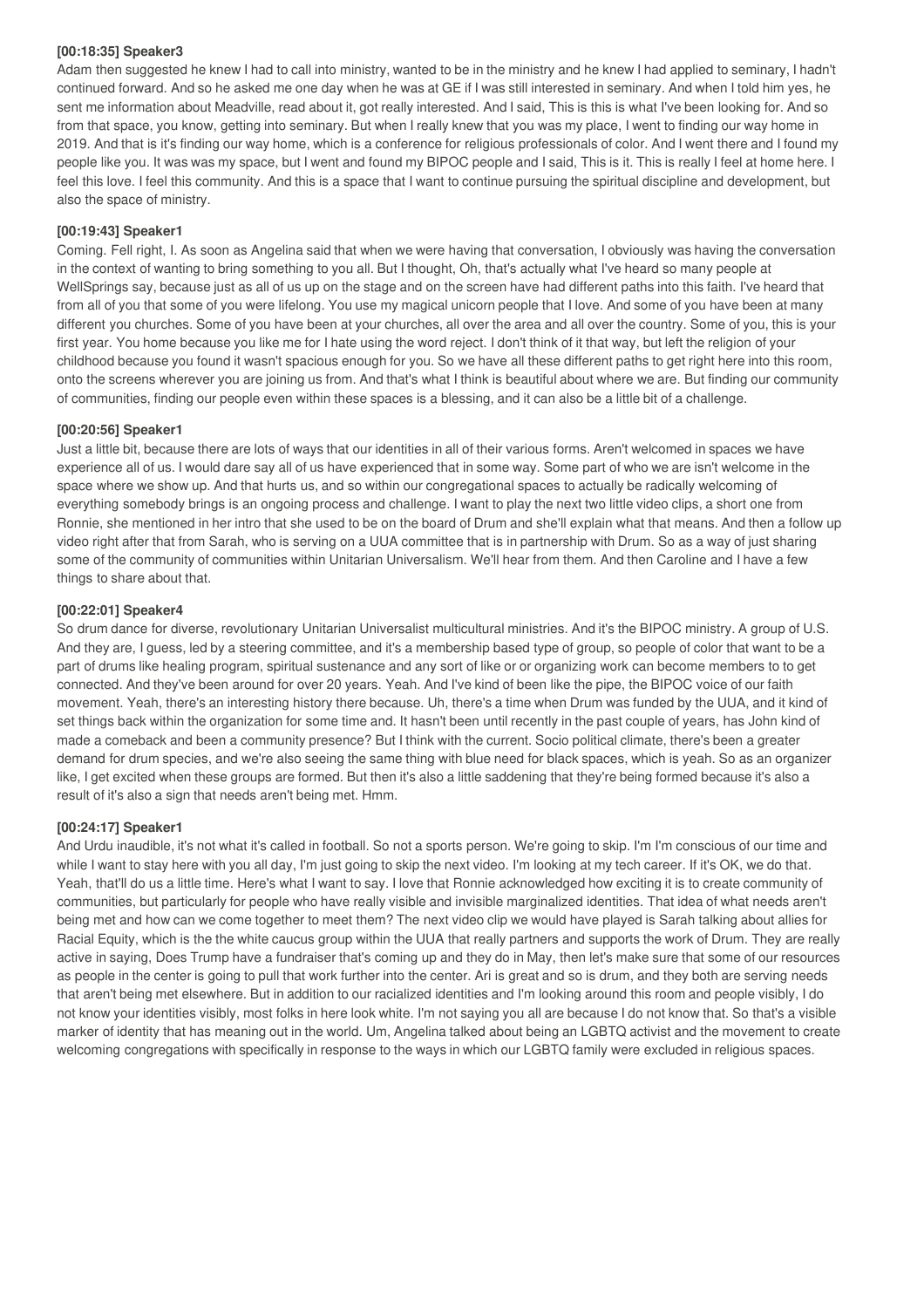#### **[00:26:07] Speaker1**

So how do we create welcoming environments that people know it is OK for me if I am gay to bring my wife? If you are trans part of why we? Use our pronouns here is to signal that it is OK for you to be who you are with us. But there are other ways, and Carolyn and I had a great conversation about a thing that sometimes also happens in Unitarian universalism is that we get good practice at being a welcoming congregation for LGBTQ folks. We are leaning into what it means to create racial justice and equity in the world. I'm not saying we're great at it, but we're at least leaning into that. Where we sometimes lean back is when there are. And Caroline used this phrase and I loved it. Marginalized theologies. And I know from conversations I've had with folks at WellSprings that having in a place where it was OK to do an experience what Angelina called that container for your beliefs, which means maybe you do want to use God language and you do want to use the voice of prayer, and you want to have a little bit more embodied worship, which feels sometimes in some you spaces like it is not welcome. That is another way as Unitarian Universalists that we need to if we're talking about and this is a critically important practice in Unitarian universalism widening the circle that we mean that in all of its various forms. Caroline, is there anything you want to add to that?

# **[00:27:39] Speaker2**

Well, I often describe Unitarian Universalism as the faith of yes. And if you're familiar with improvization, you know that when you're doing an improv sketch, you always say yes. And this other thing you never say no, because that stops the improv, right? It cuts everything off when you say, no, not this idea. This other thing in Unitarian universalism, we are empowered to say yes and yes. I believe this and also these other things. Yes, I believe this and you believe this other thing. And that's good, too. And creating that space for theological diversity can sometimes be really challenging in certain spaces or certain congregations. But I think it's something that we really need to pay attention to and pay attention to our heritage as a Unitarian Universalist Unitarian Universalist. And and what those things mean and what our history brings to what we're experiencing now and what we want to bring in terms of theological diversity and acceptance into the future of you.You ism. And I think WellSprings is a phenomenal example of that. It's right on the cutting edge of what we need to be doing as a denomination. And I was like, Oh, I'm there in my backyard. This is wonderful. So I think this is such a great example of what we need to be doing. So as much as we're bringing this message here today. I'm also very excited to bring this message of what you all are doing here to other spaces as well, because it is so critically important.

#### **[00:29:04] Speaker1**

One final video clip actually is the bridge from what we were just saying into our dreaming about the future. So I have a just a short clip of our colleague Sara Ali talking about what pluralism can mean.

#### **[00:29:18] Speaker5**

When it's true pluralism, when is like, yes, new black trans women, you you can show up here, you can be one hundred percent yourself, you're Muslim too wonderful, you know? Yeah, that that where it's true pluralism, where we're not enforcing a culture or a viewpoint or worldview when we're actually able to to share and allow people their own particularities. I, I think that might not be colonialism, but we got to watch it. I think Jimmy Carter used to say who Jimmy Carter was moderator for quite some time. She, I heard her say, When we're we're, we're the religion. Where? We don't ask you to give up the religion that you grew up with to be with us. And so we are are we we aspire to be a pluralistic religion, but is that is that reflected? Is that reflected in your services? Is that reflected in your music? Is that reflected in your life span, religious education?

#### **[00:30:40] Speaker1**

We aspire, we aspire as a people to a lot of things. And so I wanted Caroline to share, so I'm putting her on the spot, although I'm not entirely. I was like, Caroline, I'm going to ask you to do this. Maybe and and I'm framing this because I, uh, as a as a mother, if you don't

#### **[00:31:00] Speaker2**

Mind me saying that she doesn't, she

# **[00:31:02] Speaker1**

Loves her kid and soon to be alive to kids. When you think about your own not just role as a minister, but your role as a mother who is going to raise some magical unicorn, lifelong Unitarian Universalists. What are your dreams and aspirations for how you want your children to engage in religious pluralism with congregations?

#### **[00:31:23] Speaker2**

So my becoming a parent is absolutely tied to seminary. Like, I literally found out that I was pregnant with my daughter the week I started classes at Meadville, and so I figured out what's to seminary babies? Why not? Let's let's do that range. And and it's been really fascinating considering Ministry Unitarian Universalism while also being like, Wait a minute, my kids are only ever going to know me as a minister. What is this? And and I think we're in a great place to move forward as you use and to look at what that means. And it really is that pluralism. It's that piece where we're making space for folks with all of their identities and not just the ones that we are comfortable with. Right. It's it's making space for people who might hold identities that make us feel uncomfortable. Maybe that's a theological identity. Maybe that's another form of identity. But that's my hope in the future is that my kids will grow up in a Unitarian universalism where there is space for all identities, even the ones that make many of us uncomfortable because that is true pluralism and that's what we need to be bringing forward.